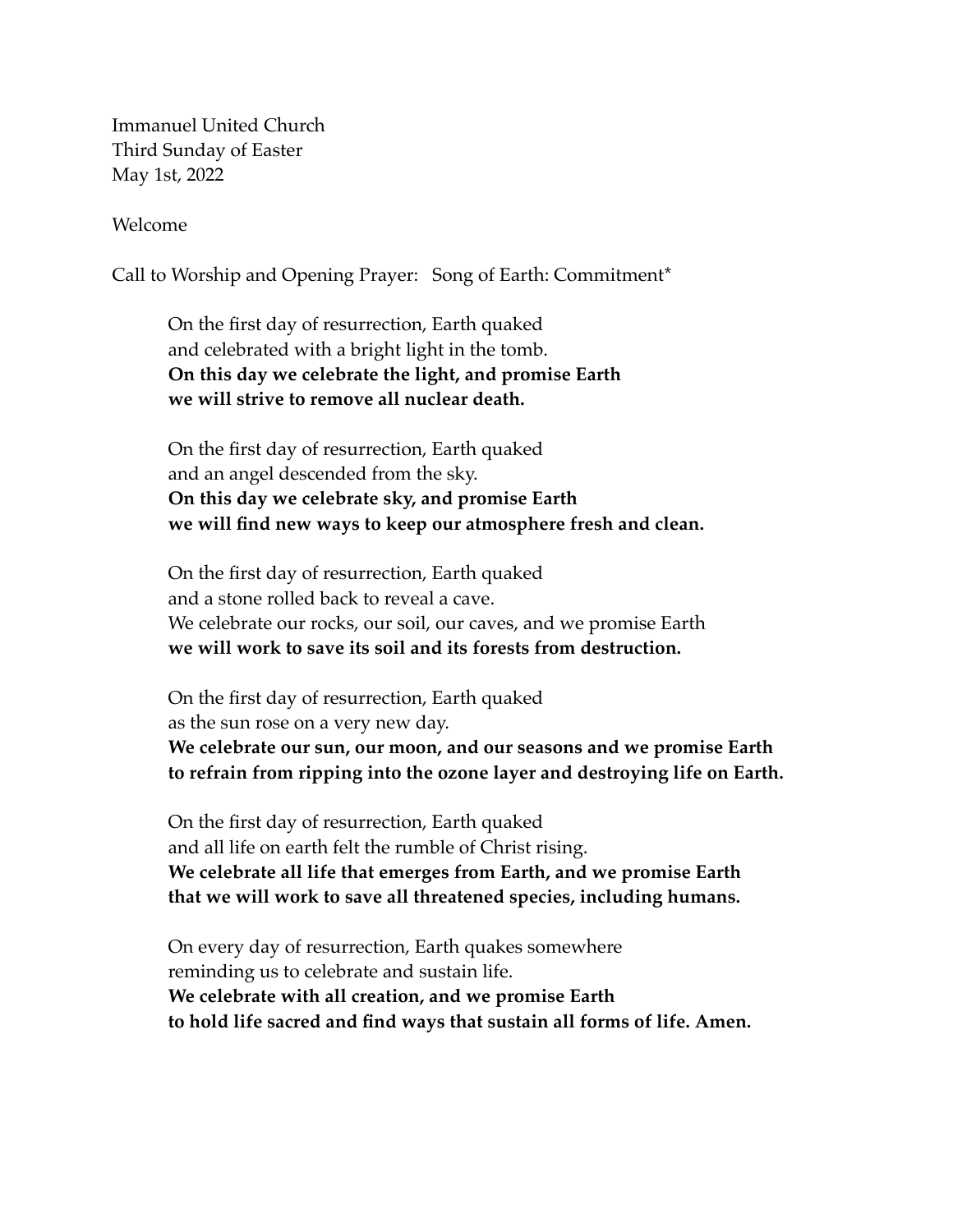\* from Worshiping in Season: Ecology and Christ Through the Liturgical Year, Joseph E. Bush Jr.

Hymn: VU 185 *You Tell Me That the Lord Is Risen*

Scripture: John 21:1-19

After these things Jesus showed himself again to the disciples by the Sea of Tiberias; and he showed himself in this way. Gathered there together were Simon Peter, Thomas called the Twin, Nathanael of Cana in Galilee, the sons of Zebedee, and two others of his disciples. Simon Peter said to them, "I am going fishing." They said to him, "We will go with you." They went out and got into the boat, but that night they caught nothing. Just after daybreak, Jesus stood on the beach; but the disciples did not know that it was Jesus. Jesus said to them, "Children, you have no fish, have you?" They answered him, "No." He said to them, "Cast the net to the right side of the boat, and you will find some." So they cast it, and now they were not able to haul it in because there were so many fish. That disciple whom Jesus loved said to Peter, "It is the Lord!" When Simon Peter heard that it was the Lord, he put on some clothes, for he was naked, and jumped into the sea. But the other disciples came in the boat, dragging the net full of fish, for they were not far from the land, only about a hundred yards off. When they had gone ashore, they saw a charcoal fire there, with fish on it, and bread. Jesus said to them, "Bring some of the fish that you have just caught." So Simon Peter went aboard and hauled the net ashore, full of large fish, a hundred fifty-three of them; and though there were so many, the net was not torn. Jesus said to them, "Come and have breakfast." Now none of the disciples dared to ask him, "Who are you?" because they knew it was the Lord. Jesus came and took the bread and gave it to them, and did the same with the fish. This was now the third time that Jesus appeared to the disciples after he was raised from the dead.

When they had finished breakfast, Jesus said to Simon Peter, "Simon son of John, do you love me more than these?" He said to him, "Yes, Lord; you know that I love you." Jesus said to him, "Feed my lambs." A second time he said to him, "Simon son of John, do you love me?" He said to him, "Yes, Lord; you know that I love you." Jesus said to him, "Tend my sheep." He said to him the third time, "Simon son of John, do you love me?" Peter felt hurt because he said to him the third time, "Do you love me?" And he said to him, "Lord, you know everything; you know that I love you." Jesus said to him, "Feed my sheep. Very truly, I tell you, when you were younger, you used to fasten your own belt and to go wherever you wished. But when you grow old, you will stretch out your hands, and someone else will fasten a belt around you and take you where you do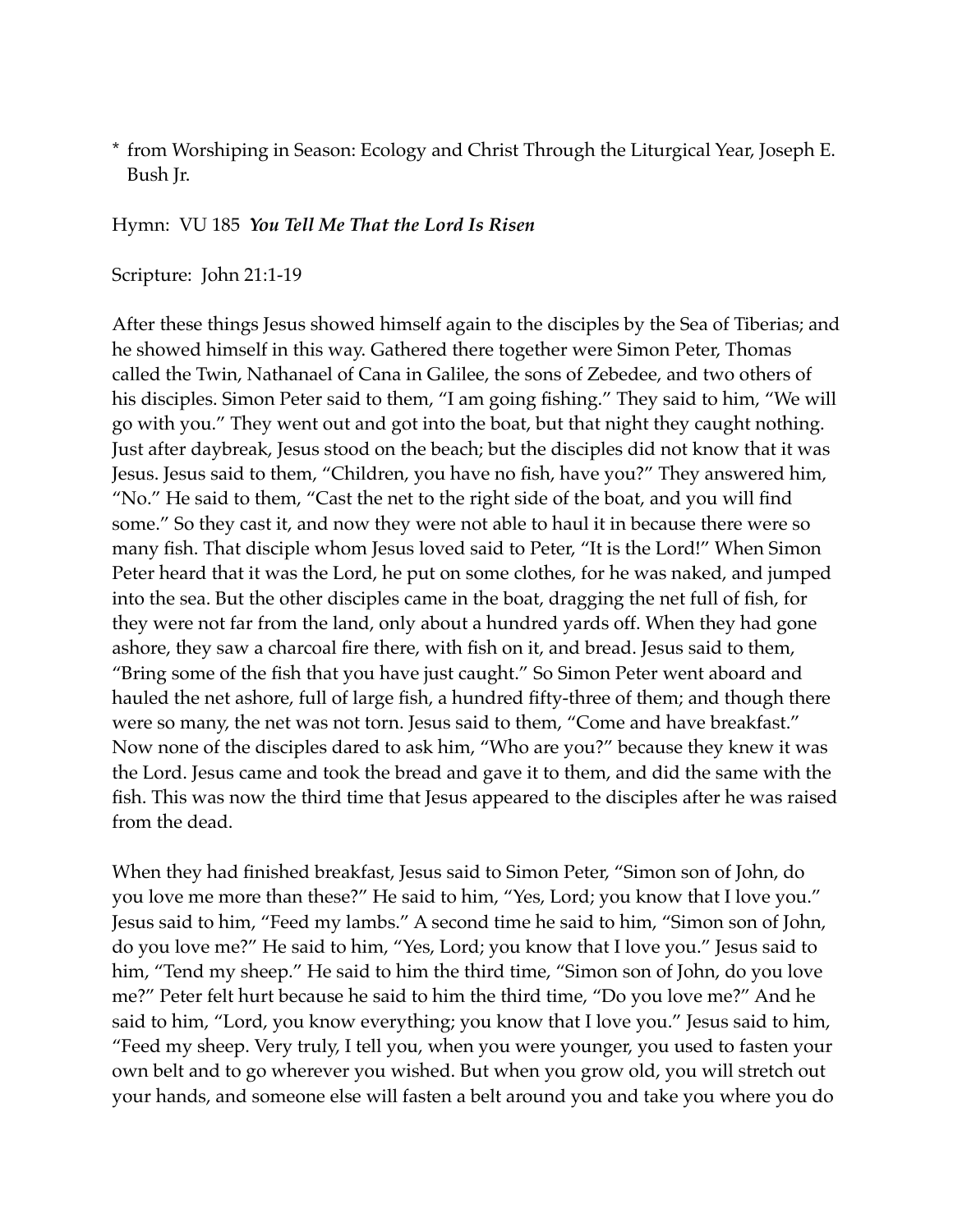not wish to go." (He said this to indicate the kind of death by which he would glorify God.) After this he said to him, "Follow me."

The Choir Anthem: *We Gather at Your Table, Lord*

Reflection: Peter's Loophole, Christ's LOVE

In our lives, we encounter moments and times when we go through or experience a certain spiritual "injury".

For example, recently, Jah-bi, my 10 year old younger son, came home and told me how he felt hurt at school that day. He asked his friend (his one and only best friend in his new school) to go with him for support when he was going to complain about something important to his teacher. His friend said yes. Then, on the way, when Jah-bi was actually taking action, his friend, for some unexplained reason, stopped following him and turned around when they were at the office. Jah-bi was so confused and upset. He wondered how a "friend" could break a promise and not help. For a while it was a significant, spiritual injury for Jah-bi as every day he tried to figure out what caused his friend to have a change of mind. (Now, they play together happily again.)

I have been told by some that they enjoy watching K-dramas on Netflix these days. In the pre-Netflix era, in the old days, Koreans almost only watched Korean dramas. The world had not yet known Korean dramas and movies and seen their global sensation. The frequent topic/theme that almost every one of Korean dramas played was about the spiritual, emotional injury between father and son, or father and daughter, mother and son, and so on. This kind of parent-child injury is like an arrow; when one shoots the other, the sharp edge of the arrow comes back to the shooter. The pain of anger and sorrow go both ways.

Have you ever experienced or gone through a spiritual injury? If you had one, how did it occur in your life? How did it impact you?

Grief, loss, poverty, illness, being disowned by one's family for their identity, divorce, violence, disappointment, injustice, all of these can also leave in us a deep spiritual mark. Even a moment in which no one or no object has intended physical, emotional, or spiritual injury there could be one. I have a personal example. I remember, one night, two years after I came to Canada, I was walking on the UBC campus alone, after class in winter. Of course, it's not a snow story in BC. But the darkness was the oppressor. What was so shocking and oppressive to me was that it was only three hours after I had gone into the afternoon class. And now at 5 pm, the entire universe was changed to pitch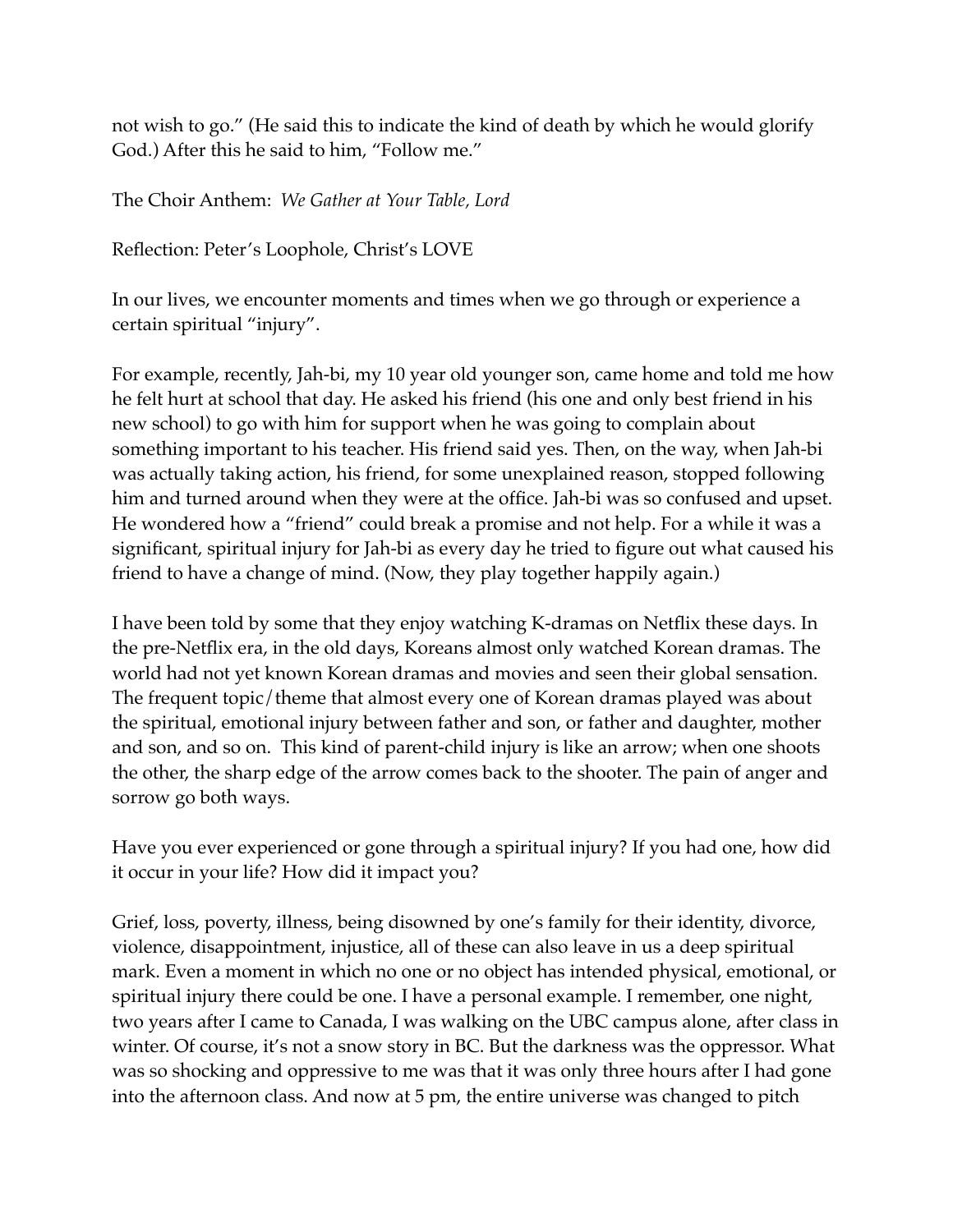black. Not only the thick darkness of the time surprised me but it was so utterly dark, the sky seemed so heavy. For this reason, every time I opened the VST gate and came out at 5 pm, I felt the cloud of the jet-black night hovering just above my head. It was that low. The weight of the darkness was too close to the earth. Honestly, I felt threatened. I might well have been pressed down! When I told this story to another woman, a student and immigrant, she calmed me down: She said that she went through the same thing, and everyone let her know that the second year of living on a foreign land is the hardest. Spiritual alienation can be one example of an injury in one's life.

In today's Gospel, Peter is encountering Jesus with his spiritual injury to the body of Christ — by his denial. This is their first meeting since Peter's triple denial outside the house of the high priest (John 18). When people asked Peter, "You are not also one of this man's disciples, are you?" he denied three times, saying "I am not." His denial not only denied Jesus, but denied himself, his faith, his identity and the core of his heart where his self-affirmation would come from. His own flaw and vulnerability did not have the light to heal his 'hole', until the Risen Jesus sat with him and began the triplelove-affirmation dialogue that parallels Peter's triple denial. Probably most of us can understand how such a conversation can be difficult and so is often painfully avoided. It isn't easy to lay down with care and courage between the one afflicted and the one who has caused the spiritual injury. Centering the 'spiritual injury', still sustaining each other with mutual love, is not easy. In the Gospel story, which tells the story of the last of the resurrection appearances of Jesus among the disciples, we are haunted by Jesus' questions: "Simon, Son of John, do you love me more than these? Simon, son of John, do you love me? Simon, son of John, do you love me?" With Peter, we are heavily troubled by the repetition. It transports us back to that shameful, petrifying, pitch-dark night in the garden of the high priest some days before. Today's Gospel story tells us that by Jesus' asking the same question about Peter loving him, repeating it three times, made Peter "feel hurt". When Jesus asked him the third time, "Do you love me?". Peter answered, "Lord, you know everything; you know that I love you."

Let us note: in his questioning, Jesus evokes Peter's denial. But it also transforms the denial into a powerful affirmation of mutual love, service, and commitment to care for all members of the body of Christ ("Feed my lambs/Tend my sheep/Feed my sheep.") Peter's love for Jesus, a love he professed that would include laying down his life for his friend (John 13), faltered when tested, and yet this flaw, this vulnerability, this loophole of Peter changes and is filled and healed with God's law of love. Jesus' triple question - "Do you love me?" (Here, Jesus himself is vulnerable; like a child, like a lover, he insists on knowing if the other loves him.) positively pushes Peter to follow the right path *through the spiritual injury* which he had inflicted on Jesus (and, therefore, which he had inflicted on himself too) and to search for the truth of love in himself. The Christ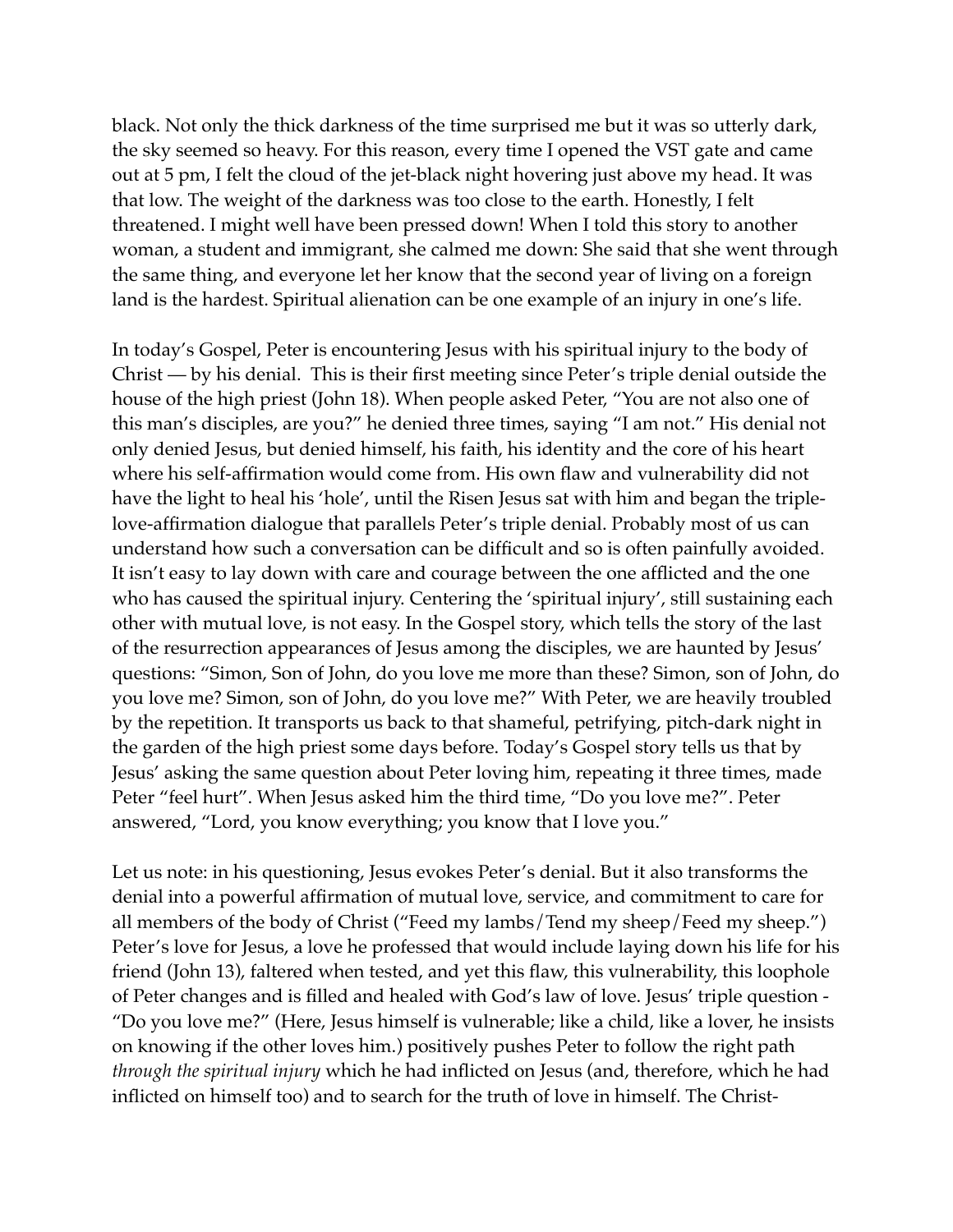centered table, conversation, circle should be held as one of communion which Jesus shared with his friends (i.e. the breakfast at the lakeshore) that "breaks" the fast of denial due to fear, discomfort or indifference. We might falter, when tested, but this loophole of our own would be filled and would transform when the ice of denial melts, when Christ's loving affirmation enters, when the Spring rises up in the sky and lets the clear-flowing water make a new way. Love is the heat of the Easter day.

One more note: Jesus asks "Do you love me?" three times before he says to Peter, "Follow me." Love is the foremost, sufficient, and triggering condition that activates our following. We may follow Jesus, or say that we do, but there may be no love! The act of following doesn't guarantee/prove loving. Only when we love the Human One with all our heart, with all our soul, with all our mind, will our steps follow that of the Risen One, on the path towards healing and reconciliation, the warm truth of the Spring.

Have you ever experienced or gone through a spiritual injury? Would you join the Risen One's calling at the lakeshore, and sit at his kitchen table (with charcoal grilled fish and old-style ancient barley bread! So fancy!), with Jesus, who says, "Feed my lambs" "Tend my sheep"? Would you follow him and feed, tend, affirm, love the body of Christ, including loving yourself? If we hear Jesus asking first, "Do you love me? Do you love me? Do you love me?", would we be able to answer his call, "Follow me." in a new way?

Hymn: VU 563 *Jesus, You Have Come to the Lakeshore*

**Offering** 

Prayer:

Adapted from "You Give Us Hope This Easter Day" by Carolyn Winfrey Gillette

You give us hope this Easter Season: O God, in Christ, you make us new! **As we've been blessed, may our gifts bless others, too.** 

When people flee from drought or storm, when children cry, in need of bread — **May these gifts keep victims warm and see that hungry ones are fed.** 

When workers suffer, long-oppressed,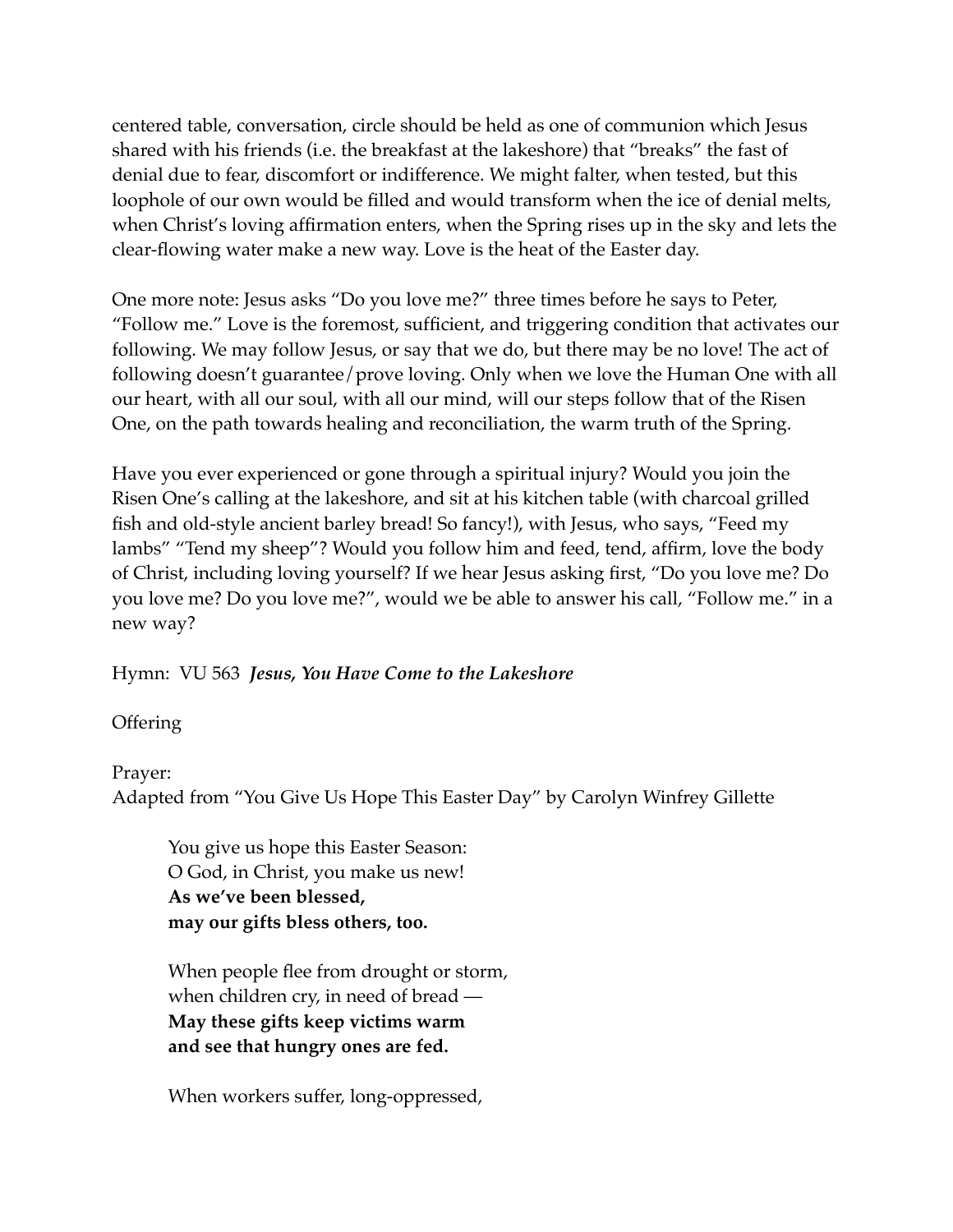when neighbours seek to organize, **when those abused weep in distress — May our gifts change people's lives.** 

When churches seek to tend the earth, when gardens grow on urban lands — **May these gifts provide new birth, clear-flowing waters, helping hands.** 

O Gracious God, you give us life! This gift is one we're called to share. **May we now serve the risen Christ through our gifts of love and care.** 

Communion: *From Enfleshed.com*

God be with you. **And also with you.** Lift up your hearts. **We lift them up to our God.** Let us give thanks to the God of resurrection! **It is right to give God thanks and praise!**

Community of saints, beloveds of God, we are invited to come and gather at the table of love and liberation, **to feast on the dreams of God, to be nourished by but a taste of what God desires to do among us.**

God calls us from institutional halls of power, From shelters and the streets; God calls us from classrooms and pulpits, Gay bars and prison cells. **God calls us as we are, from wherever we are, to come and be in solidarity with Christ, who lives and loves on the margins.**

Jesus says "Follow me." and live abundantly,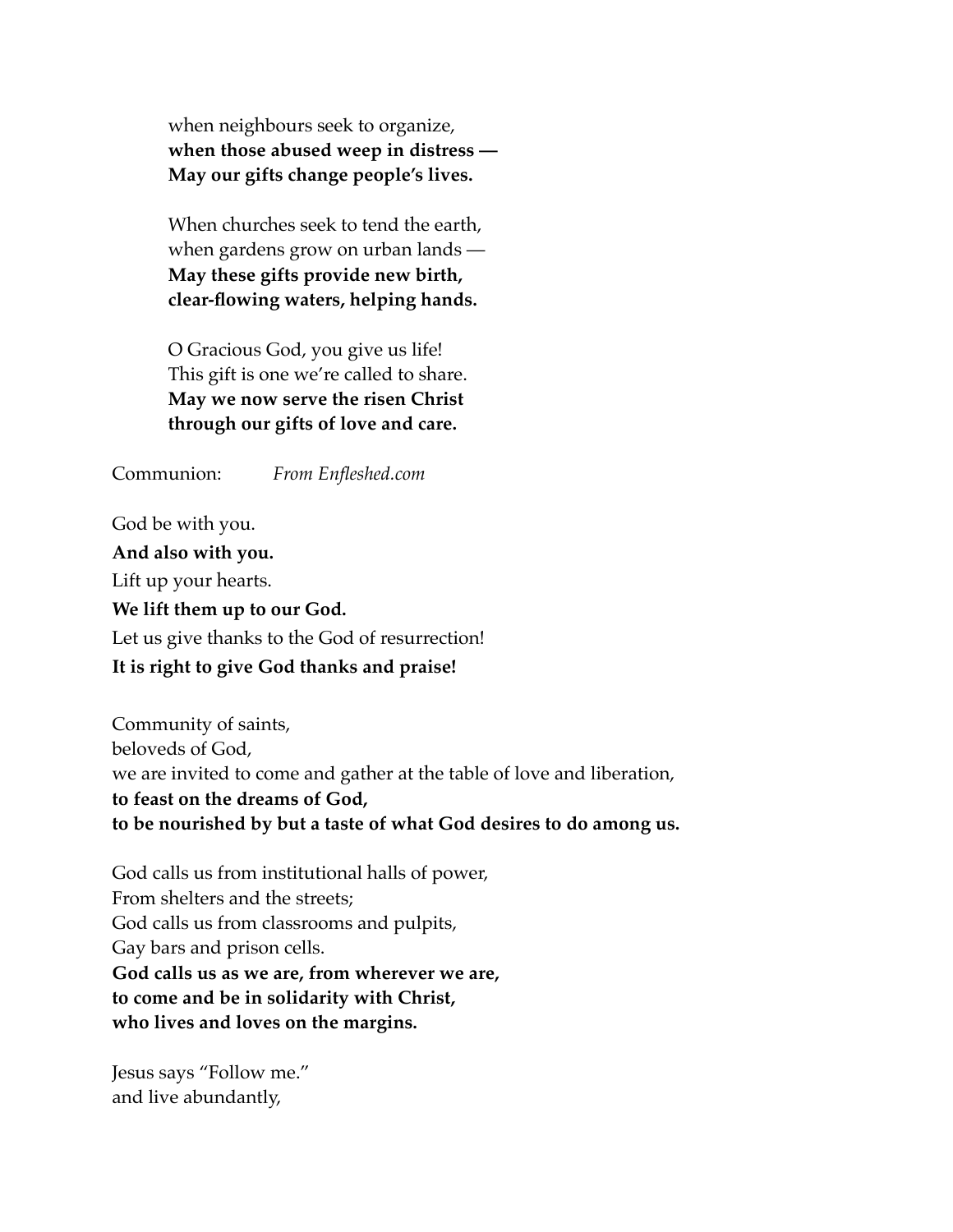turning from all that claims blessings flow from money, power, or control. **Come, and love relentlessly; following Christ on paths of uncertainty, taking risks for one another, calling down unjust power from its throne and lifting up the lowly, the impoverished, the burdened.**

To answer the call of Christ is to find ourselves no matter our social location, choosing to align ourselves with the causes of the marginalized, the oppressed, the outcast, and the isolated, **with the faith that together, we might enflesh new possibilities of healing, of connection, of freedom from all that destroys.**

When these are the desires of our hearts, we open ourselves to God. Blessed are those, Jesus said, who hunger and thirst for righteousness, for they will be filled. **And so let us come to the table, expectant, eager, open to tasting the rich blessings of heaven born from unexpected places, and people, and experiences.**

In this meal, we remember the life, death, and resurrection of the One who still takes on flesh among us today. On the night he would be arrested, Jesus gathered his friends and companions. In the midst of a tense and dangerous time,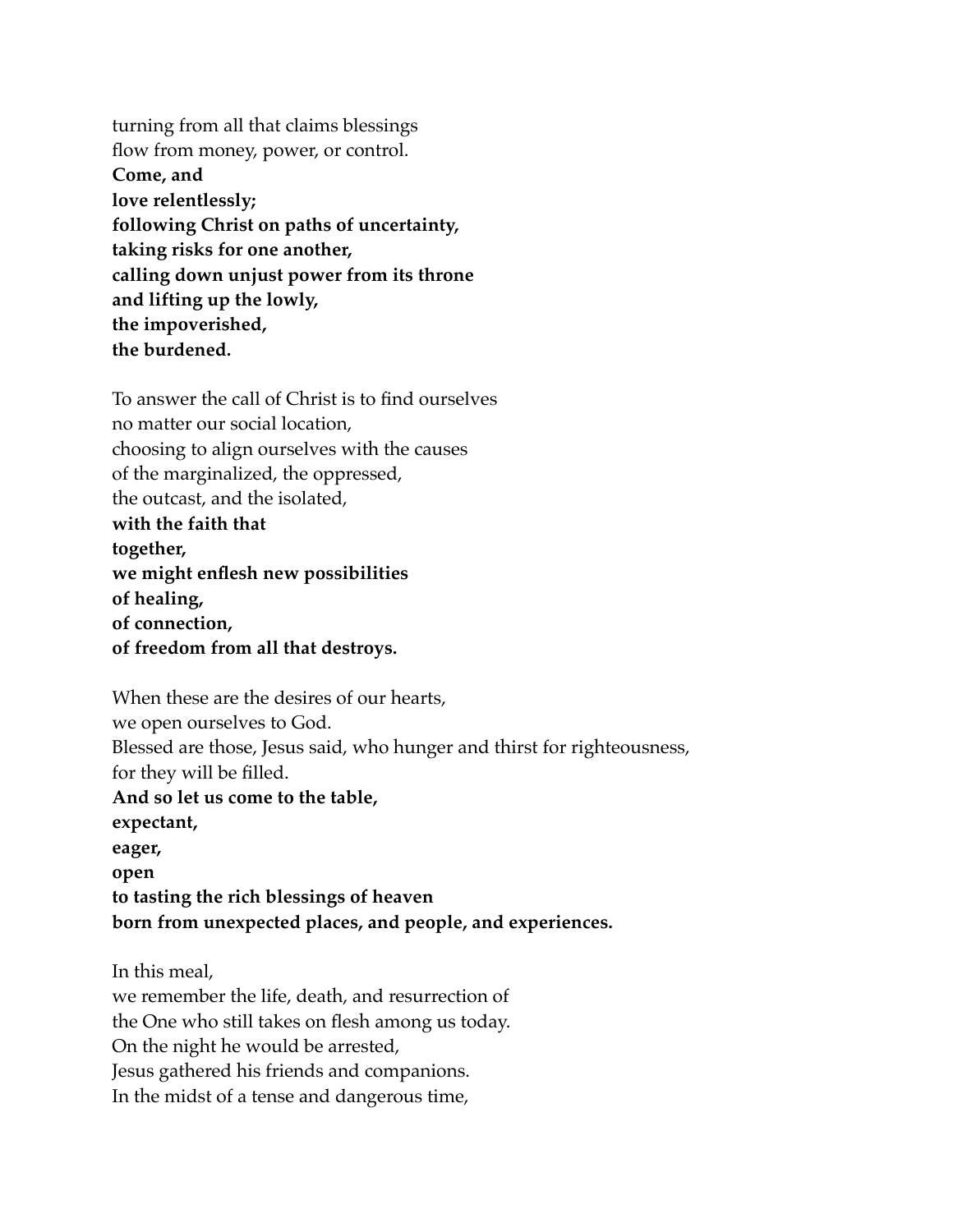they found each other at table, connecting over the story of God-enfleshed among them. And as they did so, Jesus took bread, gave thanks to God, broke the bread and shared it with his disciples saying, **"Take, eat; this is my body which is given for you. Do this in remembrance of me."**

When the supper was over, he also took the cup, gave thanks to God, and shared it with his disciples, saying, **"Drink from this, all of you; this is the cup of the new covenant. Do this, as often as you drink it, in remembrance of me."** And so we pray, Come Holy Spirit, Breath of God, Renewer of life, settle on these gifts and all who gather here, that we might be transformed in our remembrance of your wholly love, your eternal embrace, and your grace that makes all things news. For the sake of our shared lives, the life of this land on which we live, and the lives of those yet to come, nourish us and renew our hope that Christ may rise again among us.

Prayer after Communion:

**O Christ, we thank you for this feast of life. You commission us to feed as we have been fed, forgive as we have been forgiven, and love as we have been loved. Fed by your love, and strengthened by your life; we humbly accept your call to go into this world to live with hope, and to share your joy.**

Thanks be to God. Amen.